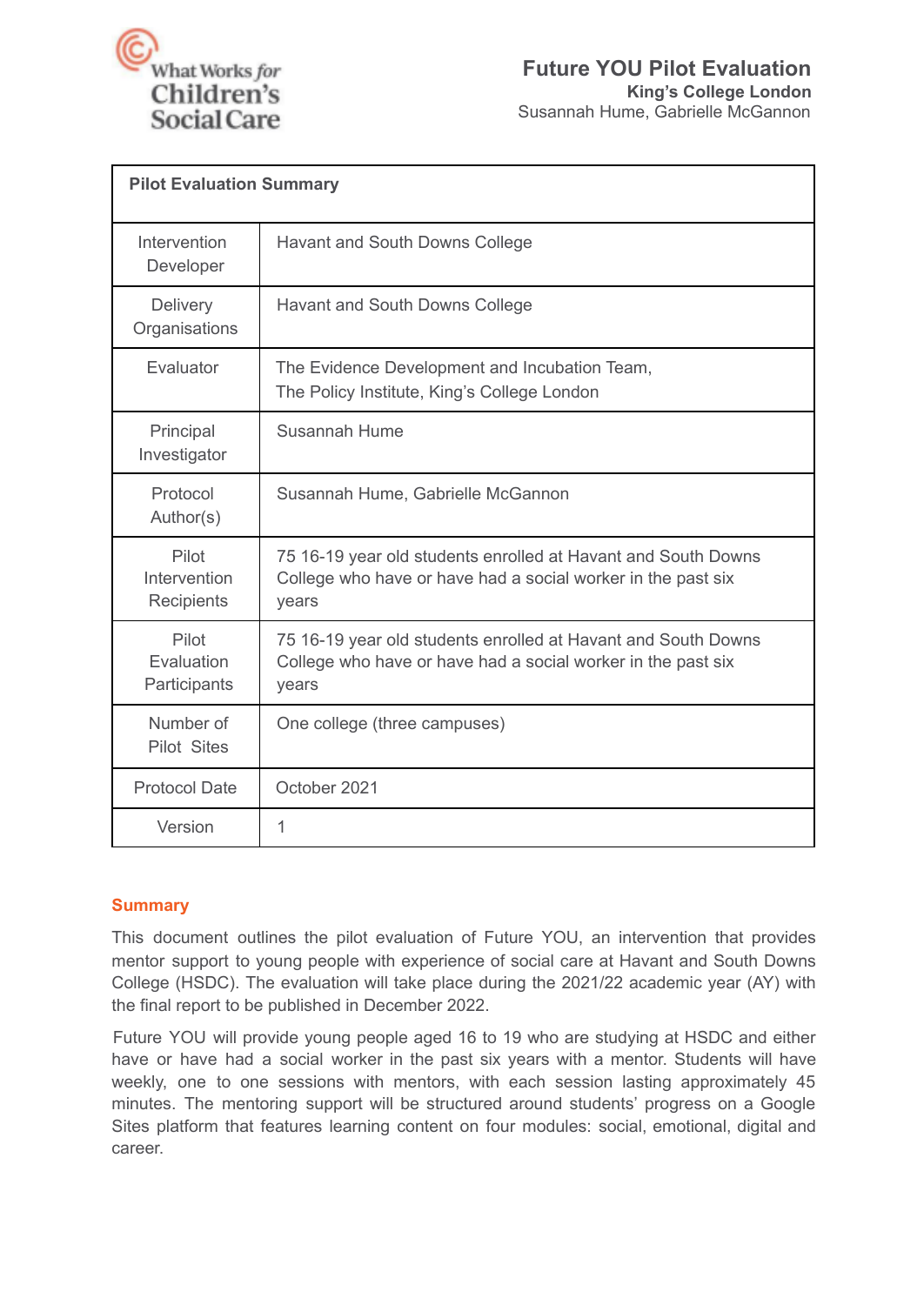The evaluation will combine four strands of data collection: a baseline and endline survey of students, journey mapping interviews with participants at the end of the AY, interviews with staff at the end of the AY, and analysis of administrative data routinely collected by HSDC. As this is a pilot evaluation, it will not seek to establish a causal link between engagement with Future YOU and improved outcomes. Instead, the focus of the evaluation will be on evidence of programme feasibility, evidence of promise, and signs of readiness for further evaluation.

# **Background and Problem Statement**

Children and young people with a social worker, on average, achieve poorer educational outcomes than their peers<sup>1</sup>. However, there is a lack of evidence that specifically addresses how to improve outcomes for care experienced young people, rather than the student population at large.

Therefore, there is a need to test and evaluate interventions that specifically aim to improve educational outcomes for young people who have experience of social care. What Works for Children's Social Care (WWCSC) has collaborated with the Department for Education to fund interventions in Further Education to help young people with a social worker. HSDC has received a grant to deliver the Future YOU programme. This pilot evaluation will focus on assessing the level of evidence that Future YOU is appropriate and scalable for further evaluation.

## **Intervention and Theory of Change**

The Future YOU programme is run by HSDC. HSDC identified that young people who have experience of children's social care (CSC) may benefit from additional assistance to develop their confidence and positive career aspirations. Future YOU works with young people aged 16 to 19 who are studying at HSDC and have or have had a social worker in the past six years. The programme involves 45 minute, one to one, face to face sessions with an allocated mentor. Sessions will occur weekly throughout the academic year. HSDC has three campuses (Alton, Havant and South Downs); young people are matched with a mentor based at their campus of study so that they do not have to travel for mentoring sessions each week.

<sup>1</sup> Both looked after children and children in need have large attainment gaps in all key stages compared to children who do not have experience with care. Department for Education (2019) *Outcomes for Children Looked After by Local Authorities in England, 31 March 2018*. https://assets.publishing.service.gov.uk/government/uploads/system/uploads/attachment\_data/file/794535/Main\_ Text\_Outcomes\_for\_CLA\_by\_LAs\_2018.pdf

 $\mathcal{P}$ In addition to mentoring, learning content is delivered via a Google Sites platform. This Google Site is available to all HSDC students; however, for students on the Future YOU programme, mentors will support them to complete the modules. These modules are designed to build social, emotional, digital and careers skills. Students are awarded medals for each module

they complete. Medals are awarded as gold, silver or bronze depending on the student's level of engagement with the module. Though HSDC has run the e-learning platform in past years, the Google Site has been enhanced for the 2021/22 AY through the introduction of the social and emotional e-learning modules. Further, the addition of one-to-one mentoring for students who have or have had a social worker in the past six years is new to AY2021/22.

The logic model for Future YOU is provided in Figure 1 overleaf.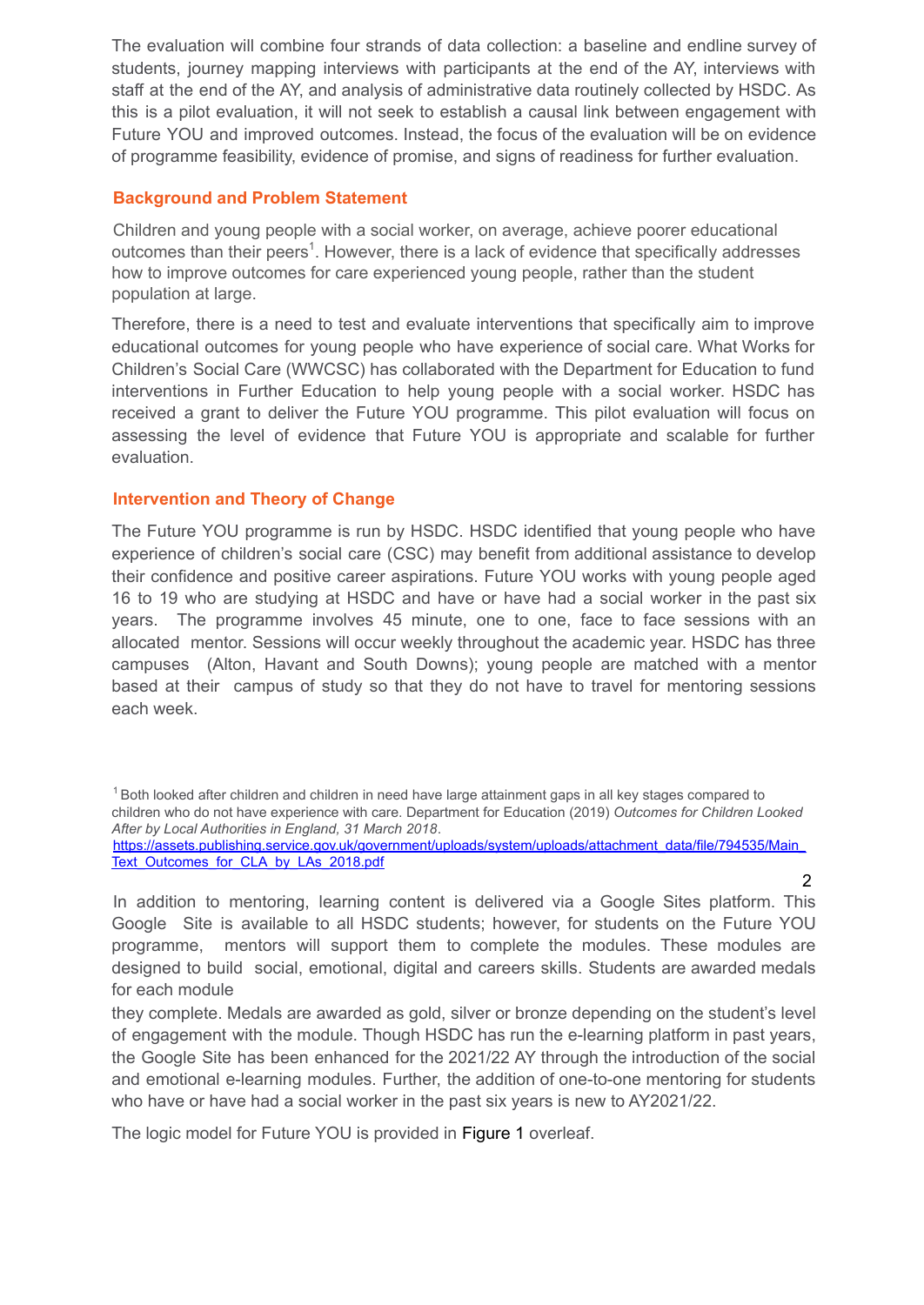# *Figure 1: Future YOU logic model* **Future YOU Logic Model**

#### **Context**

**Contextual factor 1: Intervention Mechanisms Outcomes** Incoming students with care

Administrative data received from schools includes information about care experience

**Contextual factor 2:** Funding made available on on termly schedules to allow for stable

Mentors focus on<br>developing stable,<br>positive<br>relationships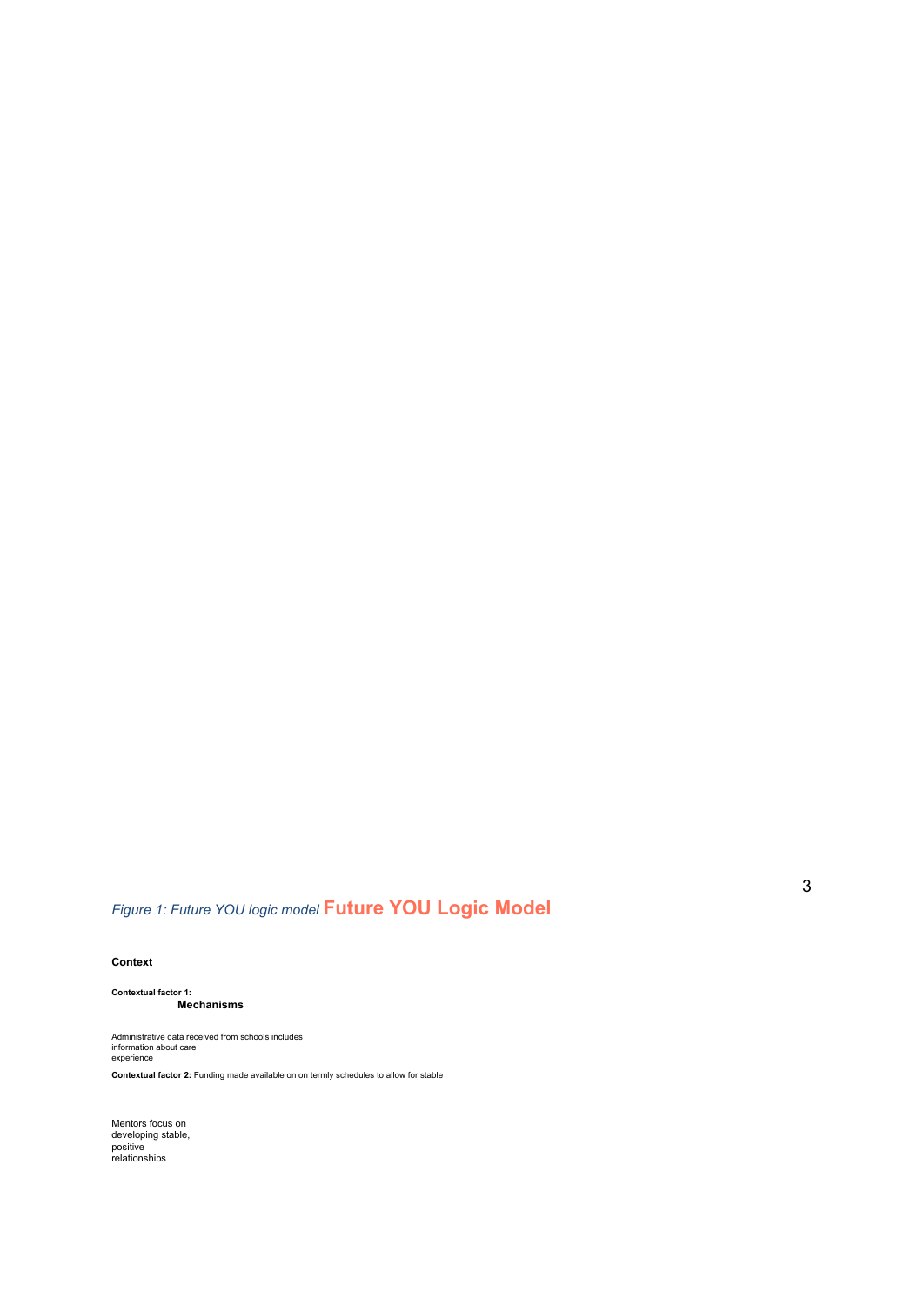Development of a Students engage with the wider college offer (e.g. DoE, coding club)

#### programme delivery

**Contextual factor 3:**

Recruitment and retention of mentors who are driven by helping young people maximise success

**Contextual factor 4:** Effective coordination with other college departments (e.g. timetabling) to ensure smooth programme integration into students' college experience **Contextual factor 5:** Students have access to technology including WIFI/data and a

Increased coordination within college around students' needs and experiences trusting relationship between students and mentors

Reduction in students needing to retell their stories to multiple professionals

Students are open with mentors about their situation and experiences

Mentor sessions are

laptop/tablet **Contextual factor 6:** Commitment to ongoing programme review and refinement through student surveys

**Contextual factor 7:** Normalising additional activities within the college so that students are more willing to

Students have access to learning resources that improve life chances responsive to students' needs – support and encouragement to complete modules

Students' core skills are developed through completion of modules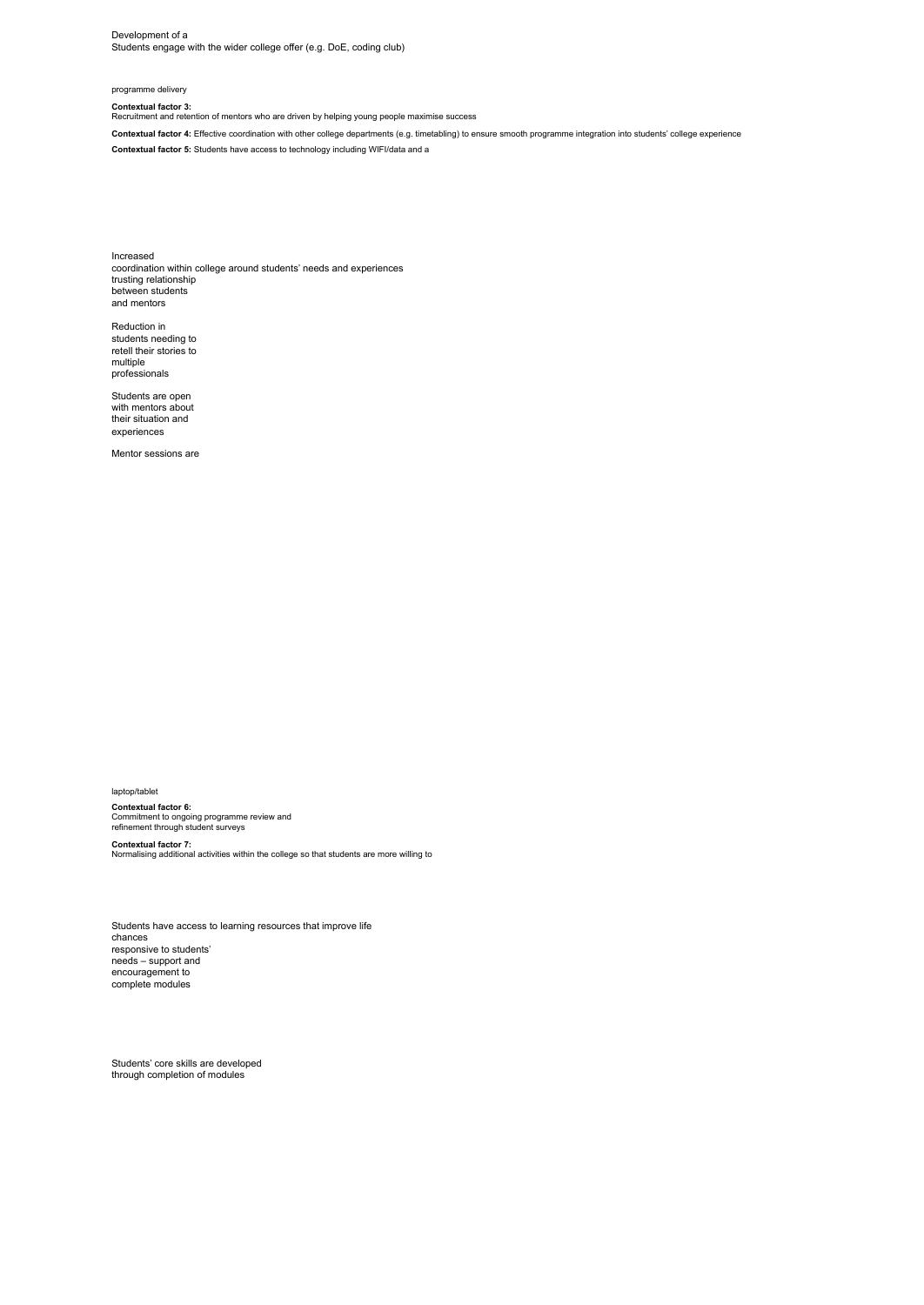participant in non-timetabled activities

#### **Contextual factor 8:**

Normalising students having a mentor across the college so that students feel less profiled when offered a mentor **Contextual factor 9:** Mentors have access to a confidential space for sessions to ensure participant privacy and to create a safe space for open conversation

Programme design evolves to ensure it is driven by students' needs Motivation to engage with programme and complete modules

Students with care experience may also be receiving other additional support (e.g. counselling) so may be overburdened

Additional engagement requirements may cause anxiety for some students

Students may feel profiled due to programme targeting care leavers

#### **Research questions**

The pilot evaluation aims to understand the feasibility, promise and readiness for trial of Future YOU, guided by the following research questions:

#### **1. Evidence of feasibility**

- a. To what extent was the intervention delivered as intended and in what ways does implementation vary?
- b. What are the primary factors that facilitate and hinder implementation of Future YOU?

#### **2. Evidence of promise**

- a. Is there evidence to support the mechanisms of change identified in the logic model?
- b. What potential impacts of the programme do students and staff identify?

#### **3. Readiness for trial**

a. What changes would be required to prepare Future YOU for scaling and further evaluation?

#### **Outcomes**

The table below sets out the indicators and methods which will be used to answer the research questions.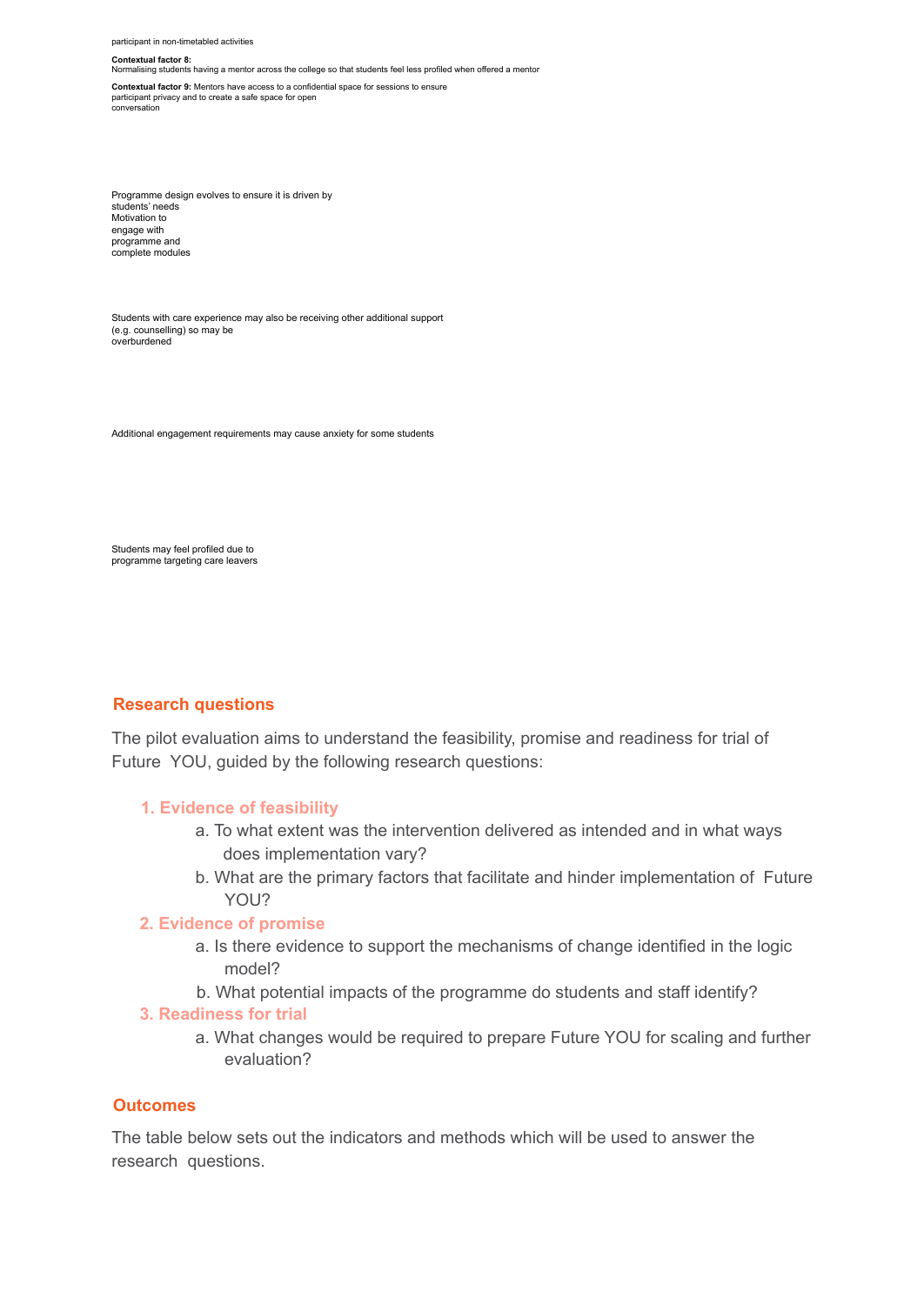| <b>Research question</b>          | <b>Indicator</b>                                                                                                                                                                                                                                                                                                                                                                                                                                                                                                            | <b>Method</b>                   |
|-----------------------------------|-----------------------------------------------------------------------------------------------------------------------------------------------------------------------------------------------------------------------------------------------------------------------------------------------------------------------------------------------------------------------------------------------------------------------------------------------------------------------------------------------------------------------------|---------------------------------|
| <b>Evidence of</b><br>feasibility | <b>Fidelity</b><br>• Proportion of eligible students allocated to<br>a mentor during the first week of the<br>academic year<br>• Number of mentoring sessions eligible<br>students attend, and the distribution<br><b>of</b><br>attendance rate<br>• Level and type of engagement with the<br>Google Site                                                                                                                                                                                                                   | Admin data                      |
|                                   | <b>Fidelity</b><br>• Level of engagement by mentors with<br>training sessions, and the extent to which<br>this was reflected in their approach to<br>mentoring<br>• Extent to which mentors communicated<br>with<br>professionals<br>other<br>and<br>individuals supporting students<br>• Extent to which project leads were<br>responsive to mentors' ideas and<br>concerns • Extent to which learning plans<br>were developed with students in response<br>to their survey scores, and how they were<br>put into practice | <b>Interviews</b><br>with staff |

| <b>Research question</b> | <b>Indicator</b>                                                                                                                                                                                                                                                                  |  |
|--------------------------|-----------------------------------------------------------------------------------------------------------------------------------------------------------------------------------------------------------------------------------------------------------------------------------|--|
|                          | • Extent to which the project was able to<br>retain and re-engage students who were<br>at risk of disengaging or who had<br>disengaged<br>• Elements of the programme that were<br>changed or adapted during delivery, and<br>the reasons for and results of those<br>adaptations |  |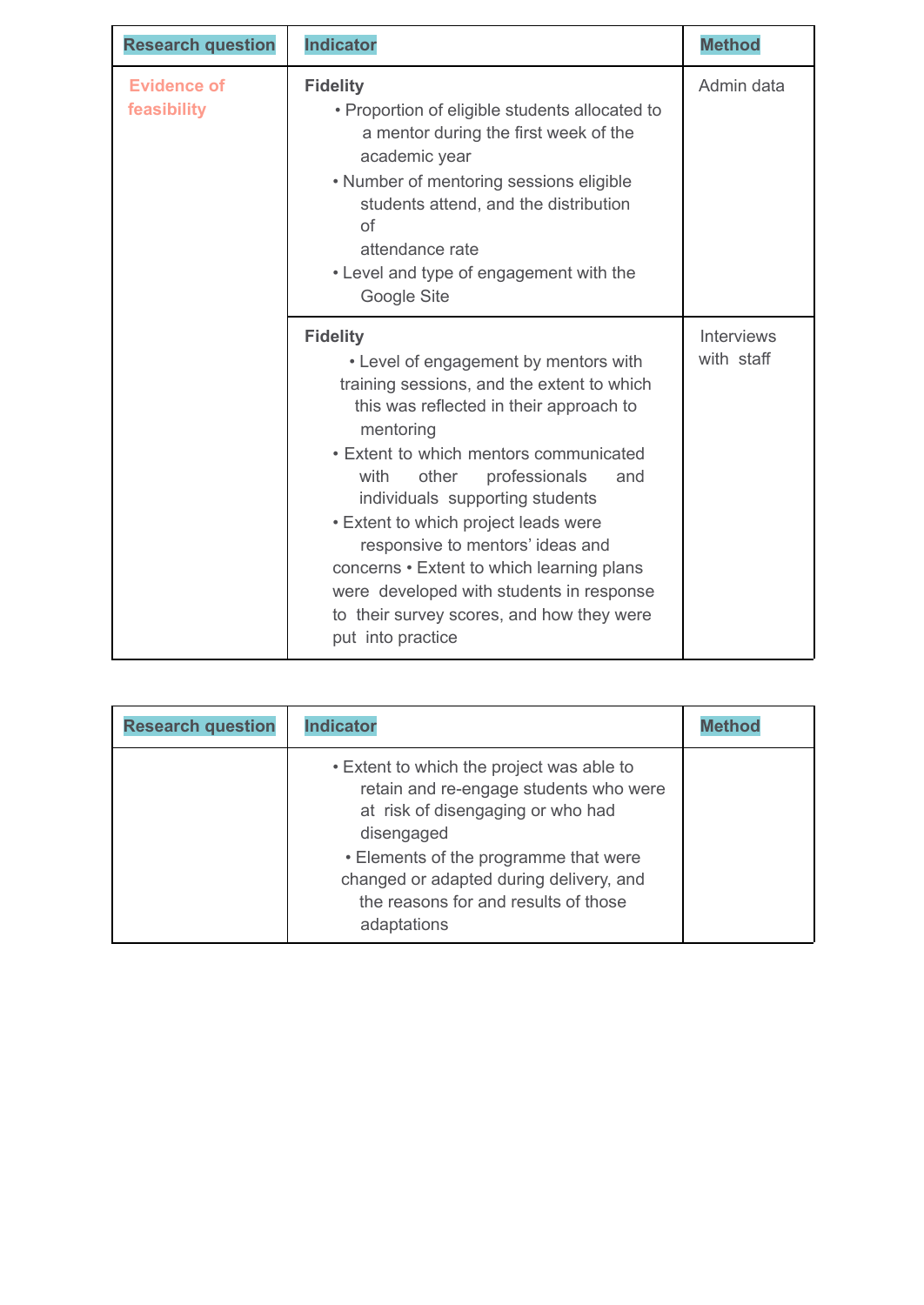|                               | <b>Facilitators and barriers</b><br>• Facilitators eligible students at various<br>levels of engagement with Future<br>YOU<br>identified, that helped them engage,<br>e.g.: $\circ$ Rapport with mentor<br>o Timetabling<br>○ Enjoyment of using the Google Site<br>○ Feeling of acceptance and support<br>from the college around engaging<br>with Future YOU<br>• Barriers eligible students at various levels<br>of engagement with Future YOU<br>identified that stopped them from<br>engaging more, e.g.:<br>$\circ$ Rapport with mentor<br>$\circ$ Timetabling<br>o Friction in using the Google Site<br>o Feeling of stigma or discomfort<br>around engaging with Future YOU | Journey<br>mapping<br>with<br>participants<br><b>Interviews</b><br>with staff |
|-------------------------------|-------------------------------------------------------------------------------------------------------------------------------------------------------------------------------------------------------------------------------------------------------------------------------------------------------------------------------------------------------------------------------------------------------------------------------------------------------------------------------------------------------------------------------------------------------------------------------------------------------------------------------------------------------------------------------------|-------------------------------------------------------------------------------|
| <b>Evidence of</b><br>promise | <b>Mechanisms</b><br>• The extent to which eligible students<br>reported establishing a trusting<br>relationship with their mentor<br>• The extent to which eligible students<br>reported that mentoring reduced the<br>need for them to retell their story to<br>professionals<br>• The extent to which eligible students report<br>that they were able to be open with their<br>mentor<br>• The extent to which eligible students report<br>that mentoring made them more confident<br>to engage with the wider college offer<br>• The extent to which students report that<br>the programme was driven by<br>students'                                                           | Journey<br>mapping<br>with<br>participants                                    |

| <b>Research question</b> | <b>Indicator</b> | <b>Method</b> |
|--------------------------|------------------|---------------|

2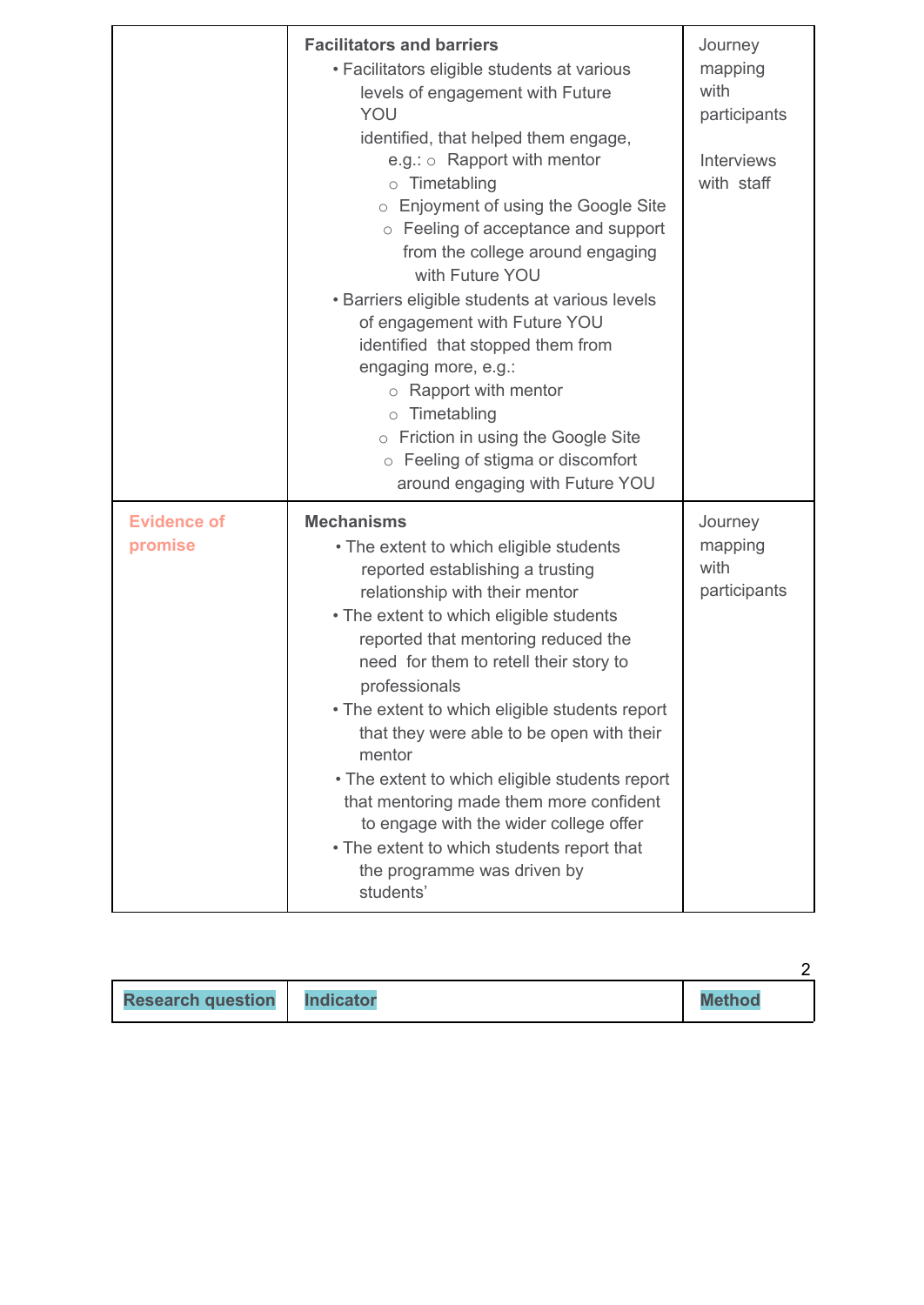| needs and whether this was a<br>motivating factor to participate<br>• The extent to which eligible students report<br>that their mentoring sessions helped<br>them to progress through the modules<br>on the Google Site<br>• The extent to which eligible students found<br>that the medal system motivated them to<br>complete the Google Site modules<br>• The extent to which eligible students found<br>any modules particularly useful or un<br>useful<br>• The extent to which eligible students report<br>that any modules more strongly<br>contributed to their outcomes |                                                                               |
|-----------------------------------------------------------------------------------------------------------------------------------------------------------------------------------------------------------------------------------------------------------------------------------------------------------------------------------------------------------------------------------------------------------------------------------------------------------------------------------------------------------------------------------------------------------------------------------|-------------------------------------------------------------------------------|
| <b>Mechanisms</b><br>• The extent to which eligible students'<br>learning plans and progress on the<br>Google Site informed the content and<br>approach to mentoring<br>• The extent to which mentors prioritised<br>establishing stable and positive<br>relationships with eligible students<br>• The extent to which staff found that the<br>programme increased coordination across<br>services supporting eligible students                                                                                                                                                   | <b>Interviews</b><br>with staff                                               |
| <b>Impacts</b><br>• What impacts do staff and students<br>involved in the programme perceive to be<br>affected, and through what mechanisms? •<br>Do staff or students involved in the<br>programme perceive any unintended<br>impacts?<br>• The extent to which students and staff<br>report that engaging with Future<br>YOU<br>helped improve:<br>○ Overall attendance<br>○ Retention on course<br>o Advanced Level Performance<br>System (ALPS) achievement<br>o Perceived social support<br>○ Self-reported emotional and<br>behavioural problems                            | Journey<br>mapping<br>with<br>participants<br><b>Interviews</b><br>with staff |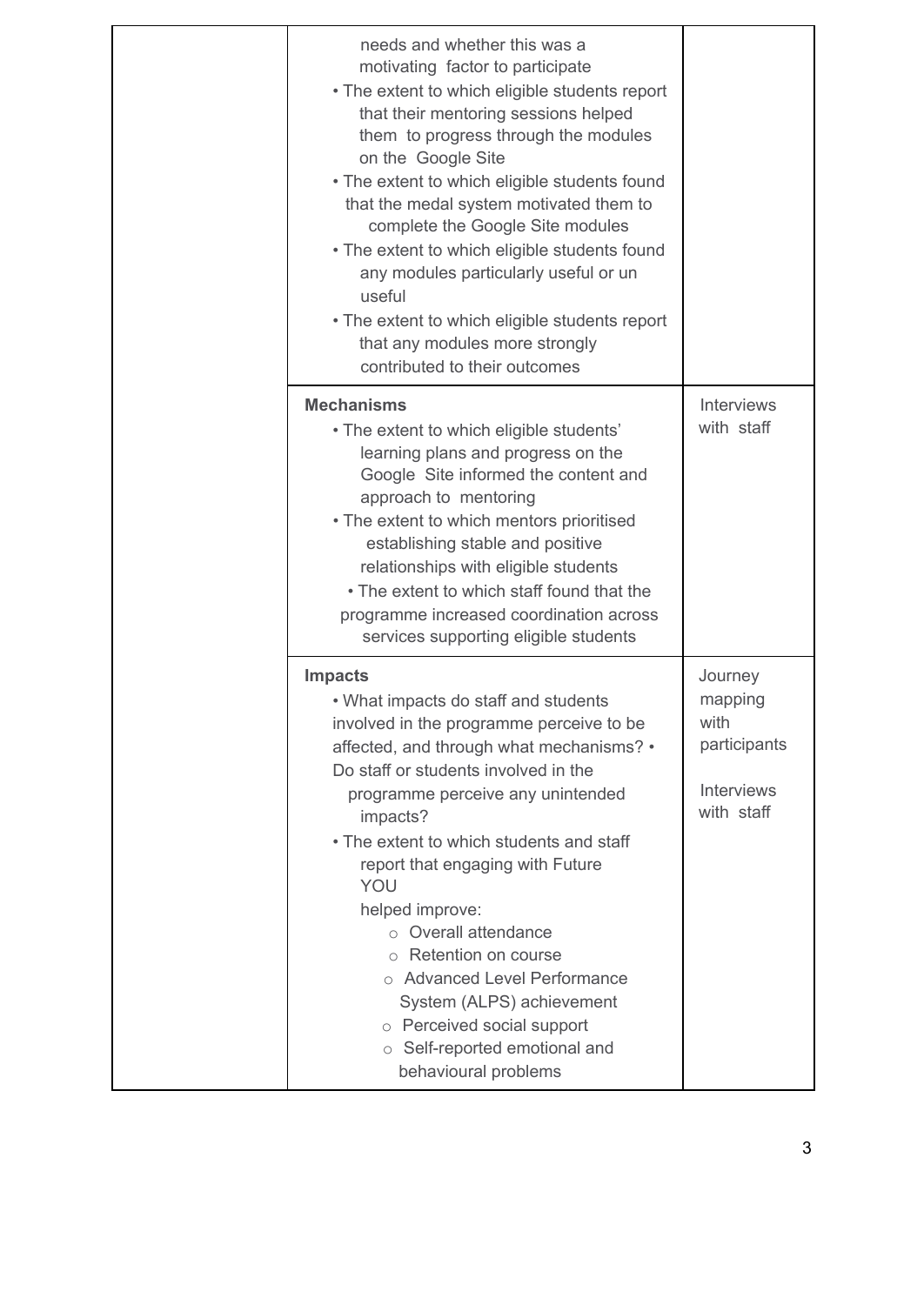| <b>Research question</b>   | <b>Indicator</b>                                                                                                                                                                                                                                                                                                                                                                                                                                                                                                            | <b>Method</b>                                               |
|----------------------------|-----------------------------------------------------------------------------------------------------------------------------------------------------------------------------------------------------------------------------------------------------------------------------------------------------------------------------------------------------------------------------------------------------------------------------------------------------------------------------------------------------------------------------|-------------------------------------------------------------|
|                            | $\circ$ Wellbeing<br>○ General self-efficacy<br>$\circ$ Career decision making<br>Career aspirations<br>$\circ$                                                                                                                                                                                                                                                                                                                                                                                                             |                                                             |
|                            | <b>Impacts</b><br>• Associations between higher levels of<br>engagement with Future YOU and:<br>○ Overall attendance<br>○ Retention on course<br>○ Advanced Level Performance<br>System (ALPS) achievement<br>o Perceived social support<br>○ Self-reported emotional and<br>behavioural problems<br>o Wellbeing<br>○ General self-efficacy<br>$\circ$ Career decision making<br>$\circ$ Career aspirations<br>• Does this association vary depending on<br>whether the engagement is with<br>mentoring or the Google Site? | Admin data<br><b>Surveys</b><br>with<br>participant<br>S    |
| <b>Readiness for trial</b> | • Development of a revised logic model •<br>Extent to which infrastructure is in place to<br>facilitate scaling, e.g.:<br>o Number and training of mentors<br>o Sample size and recruitment<br>o Response rate for surveys<br>Readiness and accessibility of data<br>$\circ$<br>Engagement of staff and students<br>in the programme<br>• Extent and feasibility of changes required<br>to programme design (if any) to support<br>scaling                                                                                  | <b>Interviews</b><br>with staff<br>Synthesis of<br>findings |

# **Methods**

# **Sample selection and recruitment**

All young people identified by HSDC as eligible for Future YOU will also be in scope for the pilot evaluation. Inclusion criteria will be:

- Enrolled at HSDC in AY2021/22;
- Aged 16-19; and
- Is or has been subject to a Child in Need Plan, a Child Protection Plan, or looked after by a local authority in the six years preceding September 2021.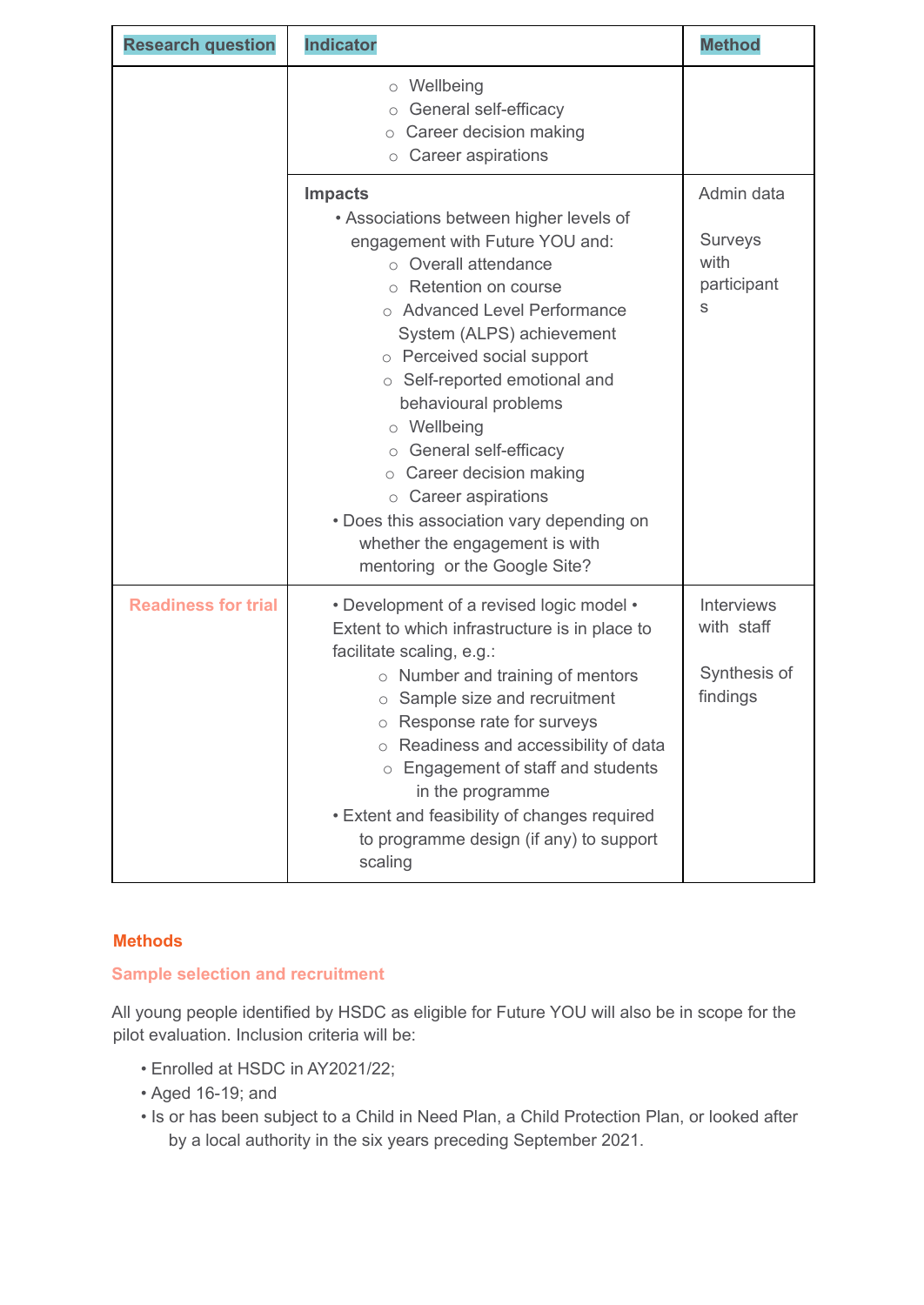There are no additional exclusion criteria. HSDC anticipates that approximately 75 young people will be invited to participate in the programme in AY2021/22.

To streamline data collection and minimise burden on participants, recruitment for the evaluation will be embedded in Future YOU's contact with eligible participants. Eligible students will be sent an email during the college's induction week explaining what the programme is, introducing their mentor, and setting out the details for their first mentoring session. An information sheet for the pilot evaluation will also be included, with a short summary of the evaluation, what participation entails, and a UK GDPR-compliant privacy notice.

Consent will be on an opt out basis, with a word document attached to the welcome email containing a form for participants to return if they wish to opt out of the evaluation. Students will have two weeks from receiving the participant information sheet to return the opt-out form if they do not wish to participate.

#### **Data Collection**

### **Administrative data**

Pre-existing administrative data will be collected from HSDC for all students who consent to participate. Administrative data will be collected at the end of the AY and will include:

*Identification data (pseudonymous):*

• HSDC allocated student ID.

*Data to allow for the measurement of Future YOU outcomes:*

- Course attendance;
- Course completion;
- Advanced Level Performance System (ALPS) achievement;
- Post-course destination (e.g. higher education, further education, employment).

*Data on participants' engagement with Future YOU:*

- Data on attendance at mentoring sessions;
- Non-confidential notes made by mentors about the sessions;
- Data on completion of modules on the Future YOU Google Site and medals received; Analytics data from the Future YOU Google Site.

#### *Demographic and past attainment data to enable description of the Future YOU cohort:*

- Type of children's social care experience (e.g. care leaver, subject of a child protection plan, child in need);
- Age;
- Gender;
- Ethnicity;
- GCSE results (if available).

Administrative data will also be sought regarding support delivered to

mentors: • Data on delivery of mentor training.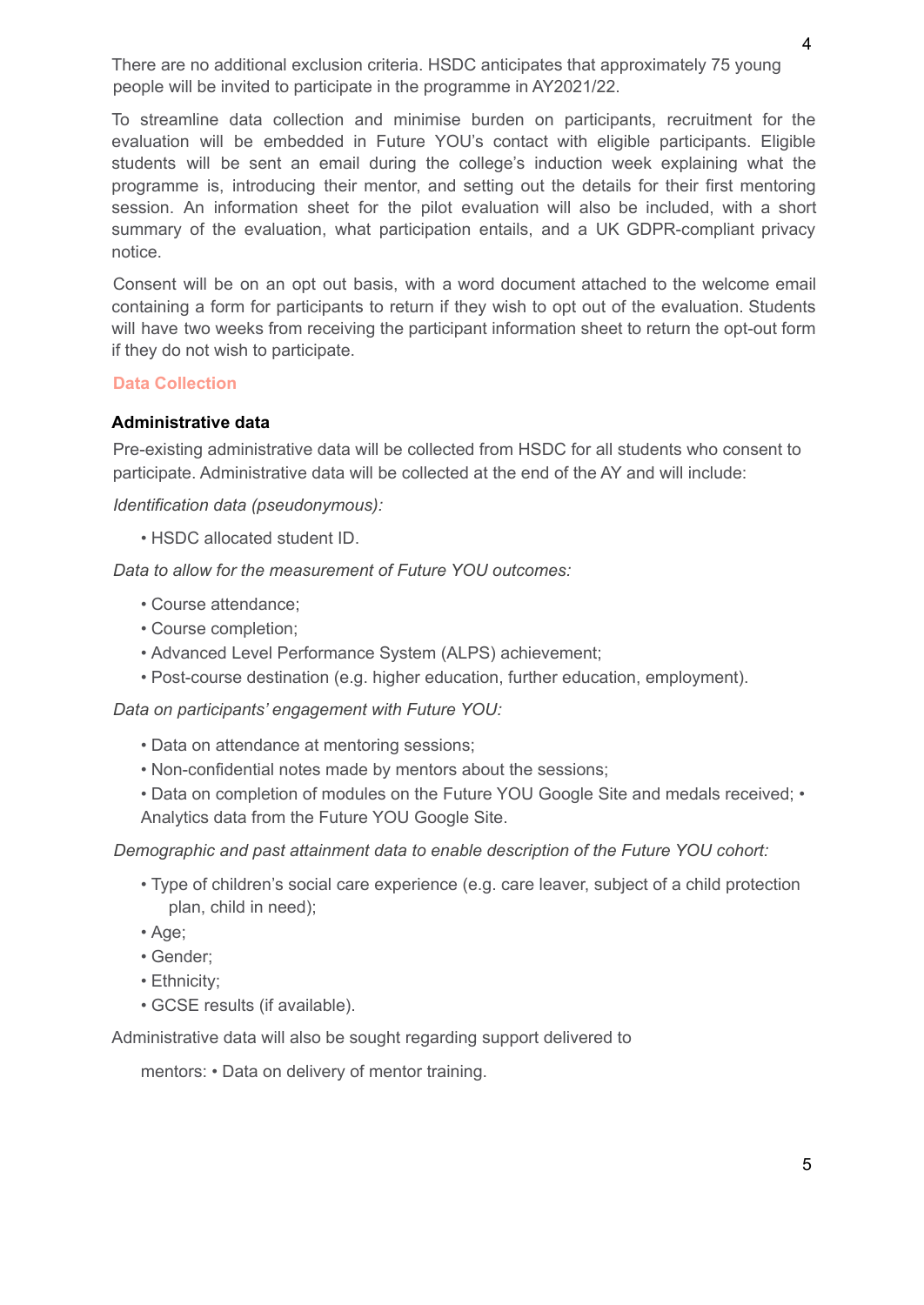### **Repeated surveys**

Surveys will be delivered to participants at the beginning (baseline) and end (endline) of AY2021/22. The survey will include the below scales to allow a pre/post measure of the following outcomes:

- Improved social support as measured by the Social Support Questionnaire (short form $)^2$ ;
- Improved emotional and behavioural problems as measured by the Strengths and Difficulties Questionnaire (s18+, excluding prosocial scale)<sup>3</sup>;
- Improved wellbeing as measured by the Short Warwick-Edinburgh Mental Wellbeing Scale<sup>4</sup>;
	- Improved general self-efficacy as measured by the General Self-Efficacy Scale<sup>5</sup>.

As this evaluation is not seeking to establish a causal link between engagement with Future YOU and improved outcomes, to ensure that the length of the survey is not burdensome for participants only selected questions will be used from the below scales. These questions were selected in collaboration with HSDC to capture the most relevant areas of career decision making and aspiration.

- Improved career decision making as measured by the following questions from the Career Decision-Making Difficulties Questionnaire<sup>6</sup>:
	- $\circ$  I find it difficult to make a career decision because I do not know what steps I have to take;
	- o I find it difficult to make a career decision because I do not know what factors to take into consideration;
	- $\circ$  I find it difficult to make a career decisions because I am not sure about my career preferences yet (for example, what kind of a relationship I want with people, which working environment I prefer);
	- $\circ$  I find it difficult to make a career decision because I do not have enough information about my competencies (for example, numerical ability, verbal skills) and/or my personality traits (for example, persistence, initiative, patience);

 $\circ$  I find it difficult to make a career decision because I do not have enough information about the variety of occupations or training programmes that exist;  $\circ$  I find it difficult to make a career decision because there are contradictions between the recommendations made by different people who are important to me about the career they recommend that I choose, or about what career characteristics should guide my decision.

• Improved career aspirations – as measured by the following sections of the Subjective

6

<sup>&</sup>lt;sup>2</sup> Sarason, I. G., Sarason, B. R., Shearin, E. N., & Pierce, G. R. (1987). A brief measure of social support: Practical and theoretical implications. *Journal of social and personal relationships*, *4*(4), 497-510. <sup>3</sup> Goodman, R., Meltzer, H. & Bailey, V. (1998). The strengths and difficulties questionnaire: A pilot study on the validity of the self-report version. *European Child & Adolescent Psychiatry*, 7, 125–130. <sup>4</sup> Tennant, R., Hiller, L., Fishwick, R. et al. (2007). The Warwick-Edinburgh Mental Well-being Scale (WEMWBS): development and UK validation. *Health Qual Life Outcomes*, 5(63), https://doi.org/10.1186/1477-7525-5-63. <sup>5</sup> Chen, G., Gully, S. M., & Eden, D. (2001). Validation of a new general self-efficacy scale. *Organizational research methods*, *4*(1), 62-83. <sup>6</sup> Levin, N., Braunstein-Bercovitz, H., Lipshits-Braziler, Y., Gati, I. & Rossier, J. (2020). Testing the Structure of the Career Decision-Making Difficulties Questionnaire across country, gender, age and decision status. *Journal of Vocational Behaviour*, 116, Web.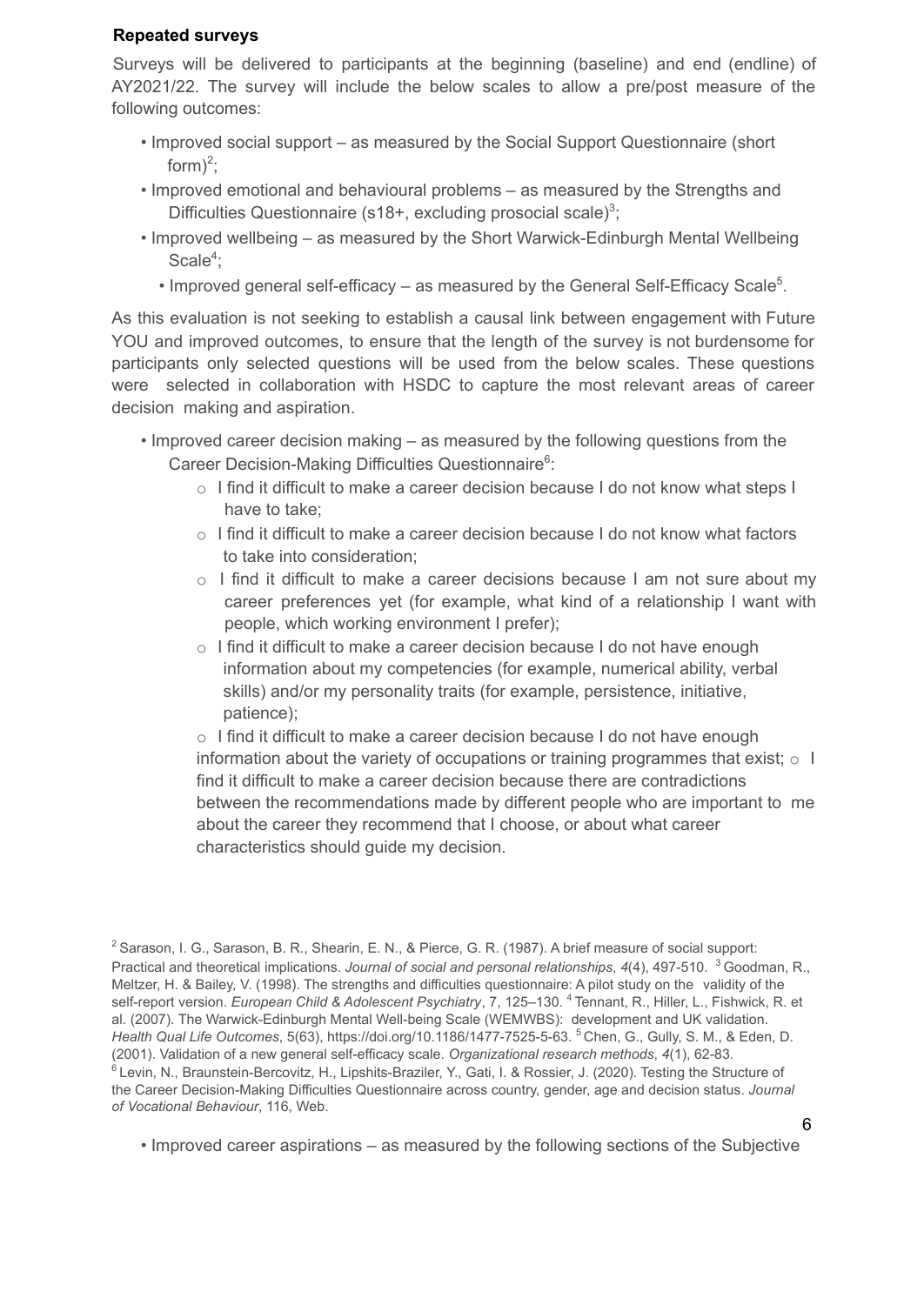Occupational Aspirations Scale<sup>7</sup>:

- o Degree of authority;
- o Academic ability.

At baseline, the survey will be hosted on Qualtrics and distributed in the welcome email sent to all eligible students via a link. The survey will ask participants to provide their HSDC student ID to enable us to match this with demographic data provided by HSDC instead of having to ask participants to disclose it.

The survey will be open for one month from when the welcome email is sent. This means that students may have started meeting with their mentor or working on content from the Google Site before they complete the survey. We will ask them in the survey how many times they've met with their mentor. We will also ask mentors in the first session to remind participants about the survey and encourage them to complete it if they wish.

At endline, a Qualtrics link will be sent to all participants. Depending on the timing of other communications occurring in the final week of term, the links may be sent in an email sent directly from the project team, or included in an email sent by HSDC. The endline survey will include the same scales identified above. Participants will be sent a maximum of four reminders over approximately two weeks to encourage them to complete the endline survey. Any further follow ups required will be agreed with HSDC to ensure they are proportional and sensitive to any other key communications being sent by the college at the same time.

Both surveys will be incentivised by a £5 Love2Shop voucher.

## **Interviews**

Journey mapping interviews will be held with ten students at the end of the academic year. Participants will be purposively sampled based on age, gender and level of engagement with Future YOU. The interviews will be structured around a journey mapping tool that will guide students to identify:

• The elements of the programme that were most and least useful for them; • Key facilitators and barriers to engagement at different stages of the programme; • Their perceived outcomes and the mechanisms of change;

• Changes or improvements that could be made.

Journey mapping interviews are expected to take 30-45 minutes and will be incentivised by a £10 Love2Shop voucher.

Semi-structured interviews will also be held with six members of staff at HSDC. The members of staff to be interviewed will be confirmed towards the end of the academic year to ensure that the most relevant views are captured. However, we anticipate that the participants will likely include Future YOU mentors, the Future YOU programme coordinator, and the Vice President for Students, Learning and Quality. Interviews will explore:

- The extent to which the programme was implemented as planned;
- Perceptions of the strengths and challenges of the programme;

• How staff perceive the programme to have impacted students, and the mechanisms of change;

<sup>7</sup> Han, H., Rojewski, J. W., Kwak, M. (2019). Development and validation of the Subjective Occupational Scale using a Rasch model approach. *Journal of Career Development*, 46(6), 670-691.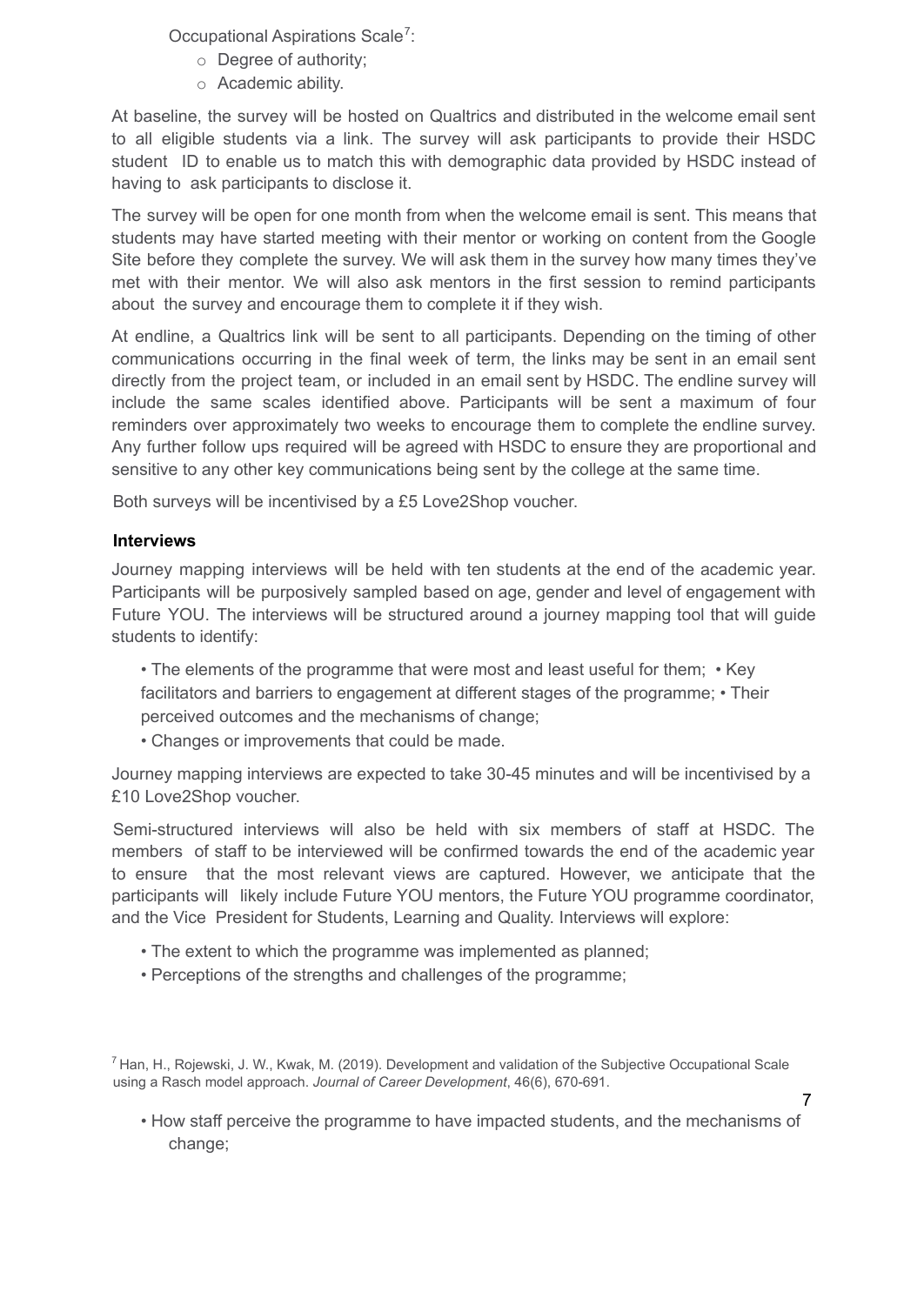• Suggestions for programme improvement.

Final data collection instruments will be developed following Future YOU's second student satisfaction survey to ensure that any key findings from the survey are incorporated into tools. If possible, interviews will take place in person. However, if COVID-19 restrictions do not allow for face-to-face interviews, interviews will be carried out via a video conferencing software such as Microsoft Teams, with an interactive visual platform such as Google Jamboard used with students to complete the journey mapping tool.

### **Data collection schedule**

In summary, pilot data will be captured through:

| <b>Data Collection Method</b>               | <b>Sample Size</b> | <b>Collection Timeline</b> |
|---------------------------------------------|--------------------|----------------------------|
| Administrative data                         | $n =$ approx. 75   | September 2021 - June 2022 |
| Baseline survey with students               | $n =$ approx. 75   | September 2021             |
| Journey mapping interviews<br>with students | $n = 10$           | June 2022                  |
| Interviews with HSDC staff                  | $n = 6$            | June 2022                  |
| Endline survey with young people            | $n =$ approx. 75   | June 2022                  |

### **Analysis**

#### **Qualitative data**

Interviews will be recorded and transcribed by a professional transcription service that has a non-disclosure and data sharing agreement in place with King's College London. Transcripts will be pseudonymised prior to analysis.

Transcripts will be imported into NVivo 12 and analysed using reflexive thematic analysis. Analysis will be approached in an inductive way, with researchers responding to the content of the transcripts. Two researchers will first familiarise themselves with the data and conduct initial coding. Once both researchers have coded the data, they will collectively examine the coded data and discuss and identify initial themes. This will provide an opportunity for the researchers to challenge each other's assumptions or biases, and better enable identification of central recurring themes. The initial themes will then be reviewed and refined, until both researchers are satisfied that the themes tell the complete story of the data.

### **Quantitative data**

Analysis of outcome data will use a dosage-response model, where the outcome of interest is regressed on the engagement indicator and other covariates, to gauge the association between increasing engagement with Future YOU and more beneficial outcomes. The regression will be an ordinary least squares (OLS) regression, with the following specification:

$$
\pmb{\hat{\Phi}\Phi_{\hat{\Phi}\hat{\Phi}}=\pmb{\hat{\Phi}\Phi}+\pmb{\hat{\Phi}\Phi_1\hat{\Phi}\Phi_{\hat{\Phi}\hat{\Phi}}+\pmb{\hat{\Phi}\Phi_2}_{: \hat{\Phi}\hat{\Phi}}\pmb{\hat{\Phi}\Phi_{\hat{\Phi}\hat{\Phi}}+\pmb{\hat{\Phi}\Phi_{\hat{\Phi}\hat{\Phi}}}}
$$

Where: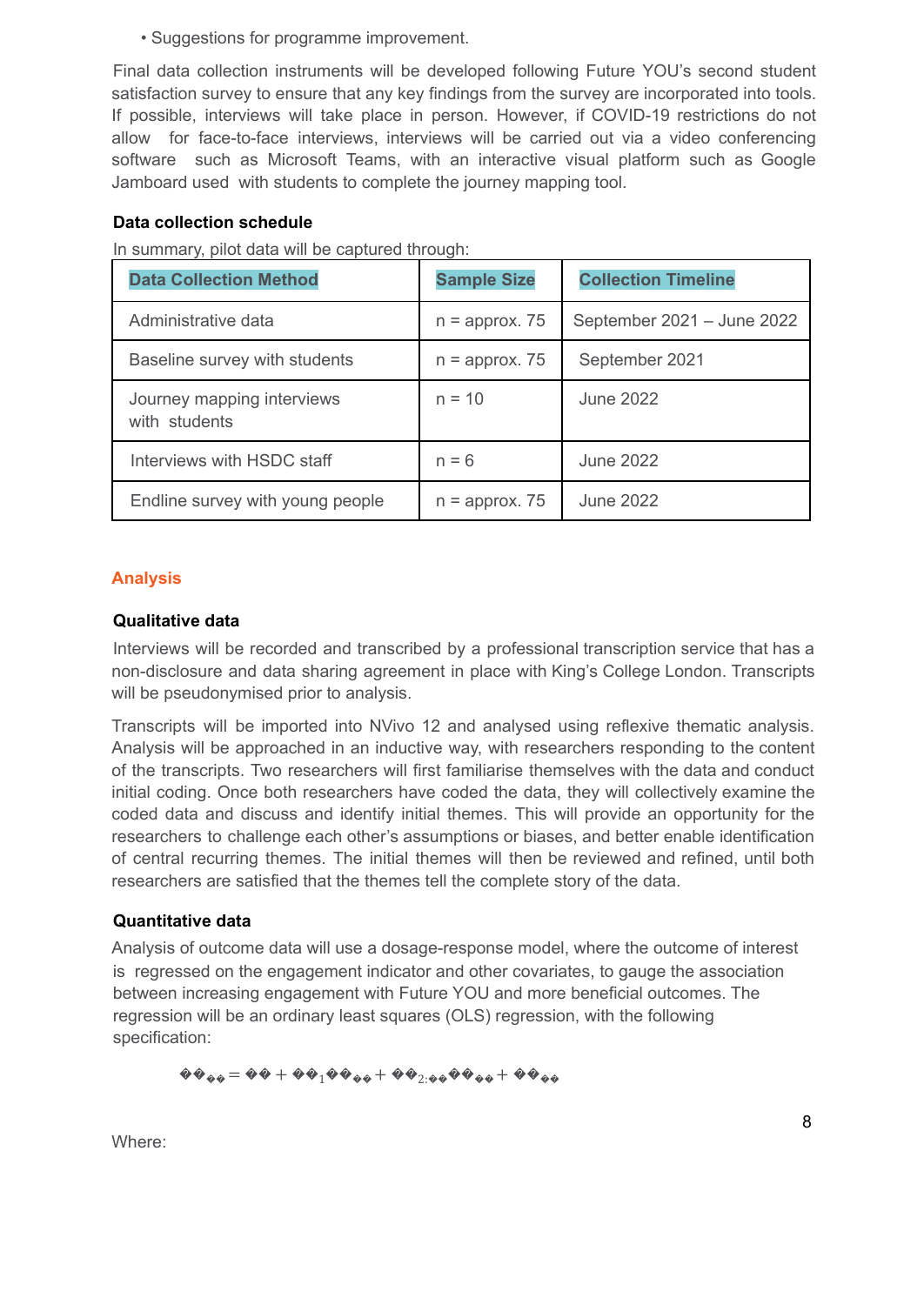- ����is individual ��'s outcome after Future YOU;
- ����is the engagement indicator;
- $\langle \mathbf{\hat{z}} \rangle$  is a baseline or pre-intervention measure of the outcome;
- $\diamond$  is the regression constant; and
- ����is a robust standard error.

We do not propose to use other covariates (e.g. demographics) in the model owing to small sample size.

The engagement indicator  $\langle \hat{\mathbf{v}} \rangle$  will be an equally-weighted measure of the proportion of mentoring sessions the individual attended (from 0 to 1) and the level of engagement with the Google Site. At present we cannot confirm how this will be derived, but we expect that it will be a value from 0 to 1 where 0 represents the achievement of no medals, and 1 represents the achievement of gold medals across all four modules.  $\langle \phi \phi_{\phi} \phi \rangle$  will be an average of these two sub-domains, and will therefore be a continuous variable from 0 to 1. The specific coding decisions for the development of the engagement indicator will be documented in the analysis report for transparency.

We will conduct visual checks to see whether we should transform the engagement indicator or use polynomial terms to capture the shape of any relationship between treatment and outcome. We will also conduct analysis using the two subdomains of engagement (mentoring and Google Site) separately.

For two scales (the Career Decision-Making Difficulties Questionnaire and the Subjective Occupational Aspiration Scale questionnaire) only selected questions will be used to minimise participants dropping out mid-survey. However, this will impact the validation of these instruments and our ability to make impact statements from the findings. As this is a pilot evaluation and we are not seeking to establish a causal link between engagement with Future YOU and improved outcomes, we believe this is an appropriate balance.

The Career Decision-Making Difficulties Questionnaire is validated as a single, 40-item survey, and therefore the validation will not apply to the selected questions. Initial validation checks will be made on the survey data at the end of the programme. We will calculate Cronbach's alpha for the questions used to measure internal consistency. It the alpha of all items is 0.8 or higher we will present findings as a single domain. As the questions were selected in collaboration with HSDC to measure areas of intended impact for Future YOU, content validity will be phrased as measuring the construct of interest for career decision making only in relation to the programme. Findings will not be presented as a valid measure for career decision making difficulties in general circumstances. If validity is not found findings will only be presented by question.

The Subjective Occupational Aspiration Scale includes five components of career aspirations and is validated as a whole and by component. Therefore, as we are including two full components from the scale (degree of authority and academic ability), this analysis will be presented by component and by question.

If validation of the shortened scales shows reliability, some analysis may be shown on the domain level, though with clear caveats about the limits of validity testing with a small sample.

9

We expect this analysis to provide a useful measure of the association between engagement with FutureYOU and outcomes. However, it is likely that unobservable covariates such as motivation will both affect the engagement with Future YOU and the outcomes observed.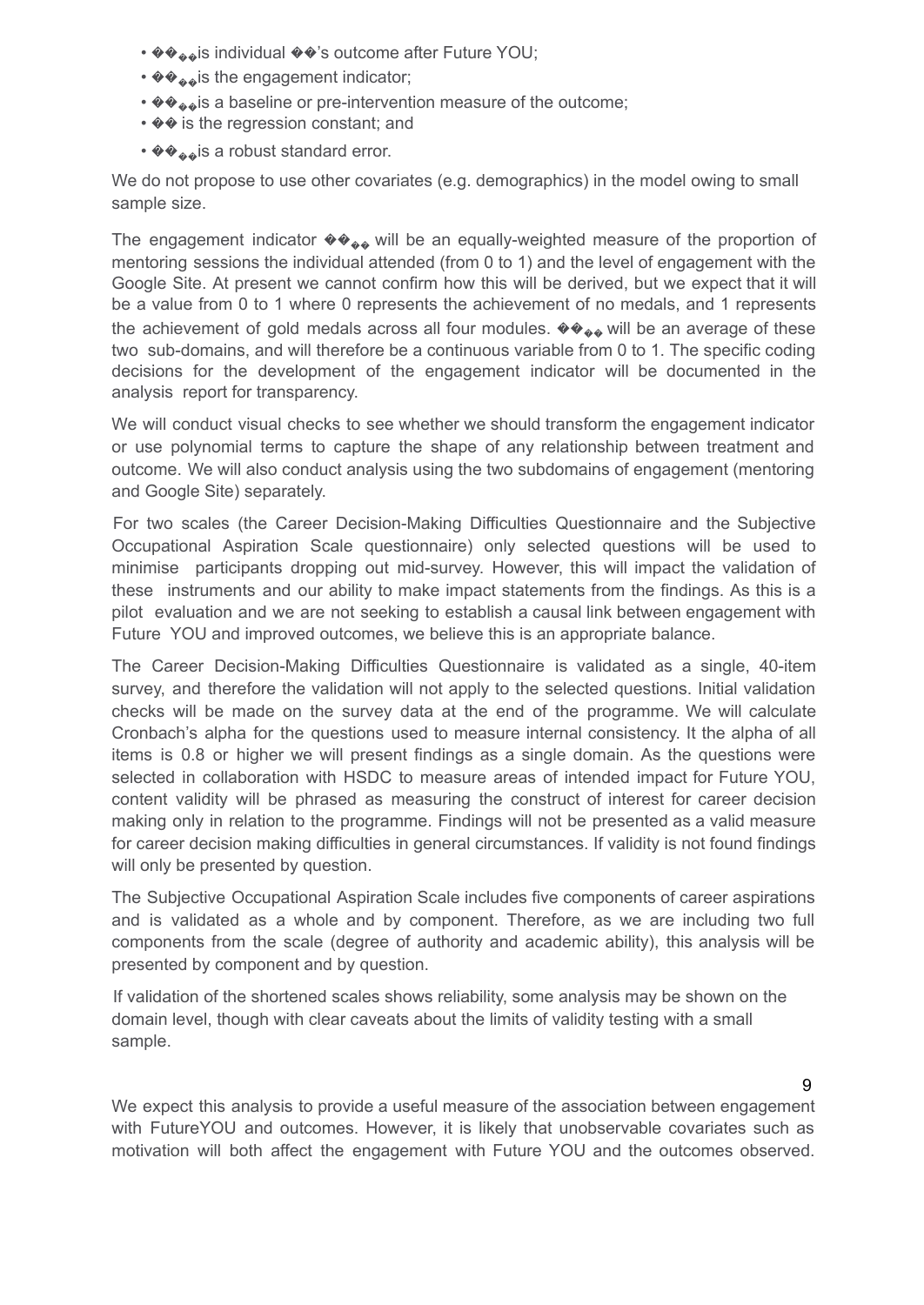This dosage-response analysis does not provide a causal estimate of the impact of Future YOU on the outcomes; however, in conjunction with other information from surveys and interviews, it can provide a preliminary indicator of potential impact.

We will also present tables and charts describing the demographics and engagement levels of Future YOU participants. We will follow the ONS guidance on presenting data with small numbers to preserve anonymity of participants.

# **Ethics**

As a service evaluation, this project is not King's sponsored research, and is therefore out of scope for ethical review by King's College London research ethics committees. The evaluation design has been approved by the WWCSC Research Ethics Committee.

As noted above, consent will be on an opt out basis. All eligible students will be provided with the opportunity to opt-out of data collection prior to commencement of the programme. A participant information sheet and opt-out form will be emailed to all students as part of the Future YOU welcome email. The information sheet emphasises that the student is under no obligation to take part and that not participating in the research will have no impact on the treatment they receive from HSDC or their ability to participate in Future YOU. Participants will also be made aware that if they do provide consent, they can withdraw this consent at any time up until 31st January 2022. Students will have two weeks from receiving the participant information sheet to opt-out of the evaluation.

All staff who interact with pupils will be DBS-checked and trained by the project team, and we will work with colleagues at WWCSC and HSDC to ensure that safeguarding is best-practice and appropriate for vulnerable participants.

| <b>Ethical</b><br><b>Consideration</b>           | <b>Mitigation</b>                                                                                                                                                                                                                                                                                                                                                                                                                                                                                                                                                                                                                                                                                |
|--------------------------------------------------|--------------------------------------------------------------------------------------------------------------------------------------------------------------------------------------------------------------------------------------------------------------------------------------------------------------------------------------------------------------------------------------------------------------------------------------------------------------------------------------------------------------------------------------------------------------------------------------------------------------------------------------------------------------------------------------------------|
| Participants<br>feel coerced<br>to take<br>part. | It is important that we consider the power imbalance between<br>students, college staff, mentors, and the evaluation and project<br>teams. All students will be provided with a clear option to opt-out of<br>data collection. The participant information sheet makes it clear<br>that if a student does not want to participate this will have no<br>impact on the student's treatment by HSDC or access to Future<br>YOU. All staff on the Future YOU programme will be informed of<br>students' right to opt-out prior to the programme commencing. We<br>will emphasise that whether or not the student participates in the<br>evaluation must have no bearing on the service they receive. |
|                                                  | The participant information sheet also clearly states that students<br>may withdraw their consent at any time up to 31st January 2022 if<br>they change their mind about their data being used.                                                                                                                                                                                                                                                                                                                                                                                                                                                                                                  |

In terms of identifying risks to participants, the following table outlines identified risks and notes about how they may be mitigated:

| <b>Ethical</b>       | <b>Mitigation</b> |
|----------------------|-------------------|
| <b>Consideration</b> |                   |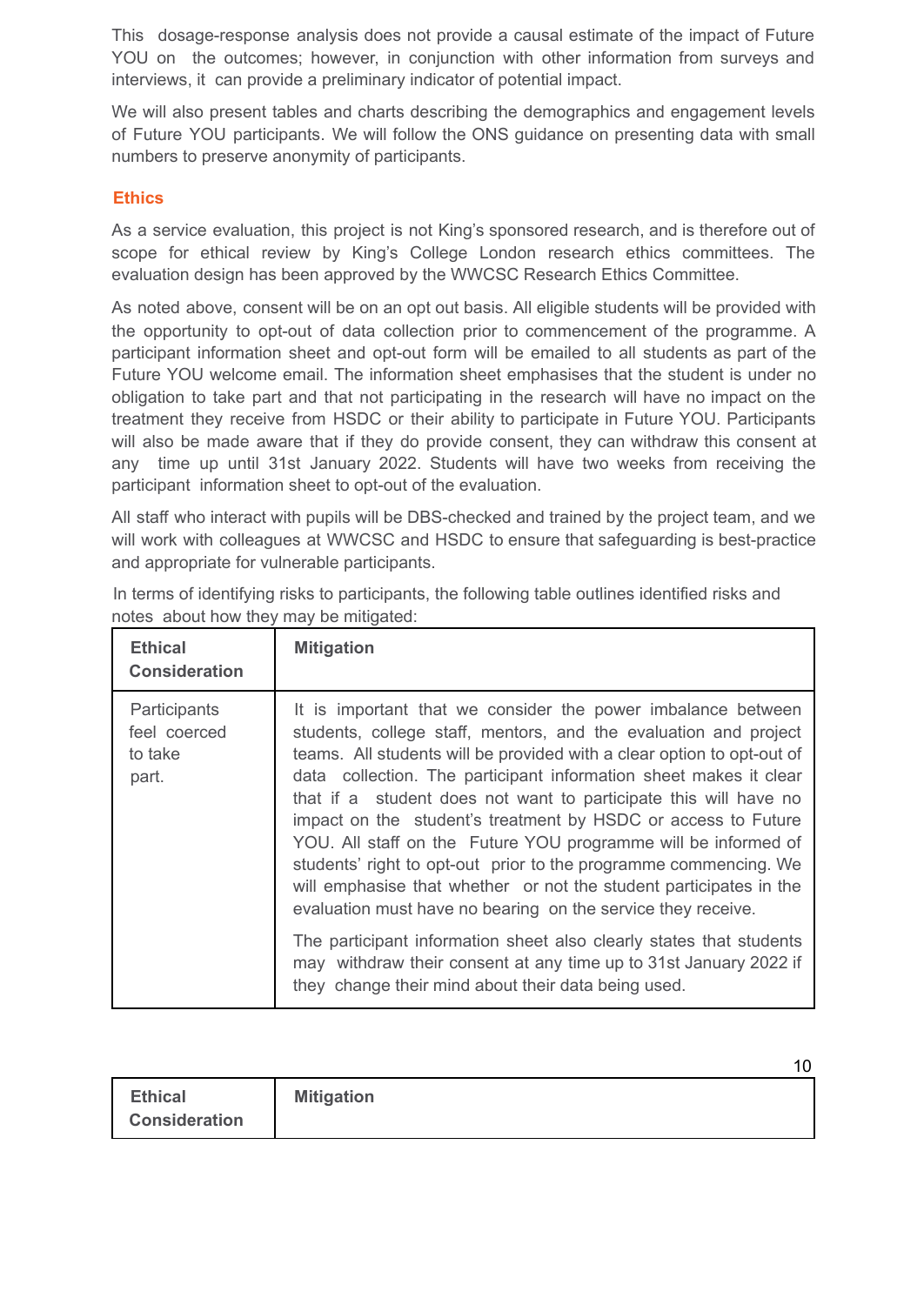| Participants<br>make<br>safeguarding<br>disclosures in<br>the course of<br>the<br>research. | As the evaluation will focus on the implementation of the<br>programme, it is unlikely that safeguarding disclosures will be<br>made as researchers will not be asking questions that probe into<br>participants' personal lives.                                                                                                                                                                                                                                                                                                                                                                                                                                                                                                                                                             |
|---------------------------------------------------------------------------------------------|-----------------------------------------------------------------------------------------------------------------------------------------------------------------------------------------------------------------------------------------------------------------------------------------------------------------------------------------------------------------------------------------------------------------------------------------------------------------------------------------------------------------------------------------------------------------------------------------------------------------------------------------------------------------------------------------------------------------------------------------------------------------------------------------------|
|                                                                                             | However, we are conscious of the potential vulnerability of some<br>participants and the need to have a pathway to respond if a young<br>person makes a disclosure proactively. If this were to occur it would<br>be most likely to happen as part of an interview. Therefore,<br>participants will be informed at the beginning of the interview that if<br>they say anything that causes concern for their safety or the safety<br>of somebody else confidentiality will not apply. We will seek their<br>consent to inform their Personal Tutor about the disclosure, but will<br>make it clear that this is not required. Interviewers will also have a<br>list of support services that they can signpost participants to if<br>required.                                                |
|                                                                                             | Further, all staff will familiarise themselves with HSDC's<br>safeguarding procedure prior to data collection, and have the<br>contact details of HSDC's relevant Lead Safeguarding Officer<br>(LSOs) and Designated Safeguarding Officer (DSOs) to hand. All<br>staff involved in the trial will hold an up-to-date Disclosure and<br>Barring Service clearance to work with vulnerable groups and all<br>will also be aware of the King's safeguarding policy and King's<br>Reporting a Safeguarding Concern flowchart.                                                                                                                                                                                                                                                                     |
| Participant<br>confidentiality<br>is breached.                                              | The administrative data shared between HSDC and King's will not<br>contain student names. HSDC will share the data linked to<br>participants' student ID numbers. Student IDs will be removed from<br>the main datasheet and replaced with a generated participant<br>number. The matching key to link student IDs to the generated<br>participant number will be stored separately and only retained to<br>participant data at endline. Once final outcomes data is<br>match<br>identifying information will be stripped out and<br>included, all<br>destroyed, leaving the dataset completely anonymous.                                                                                                                                                                                    |
|                                                                                             | Participants will be asked to provide their student ID for the survey,<br>to enable their survey responses to be matched to administrative<br>data without collecting identifying information about the student. In<br>order to administer the survey incentives, it will be necessary to<br>collect participant email addresses. At the end of the baseline and<br>endline surveys participants will be asked to provide an email<br>address to receive their voucher. Participant email addresses will<br>be immediately separated from the dataset and only used to send<br>incentives. This data will be stored in a secure, access-controlled<br>folder on the King's SharePoint site. Email addresses will only be<br>used to send the incentives and will then be permanently deleted. |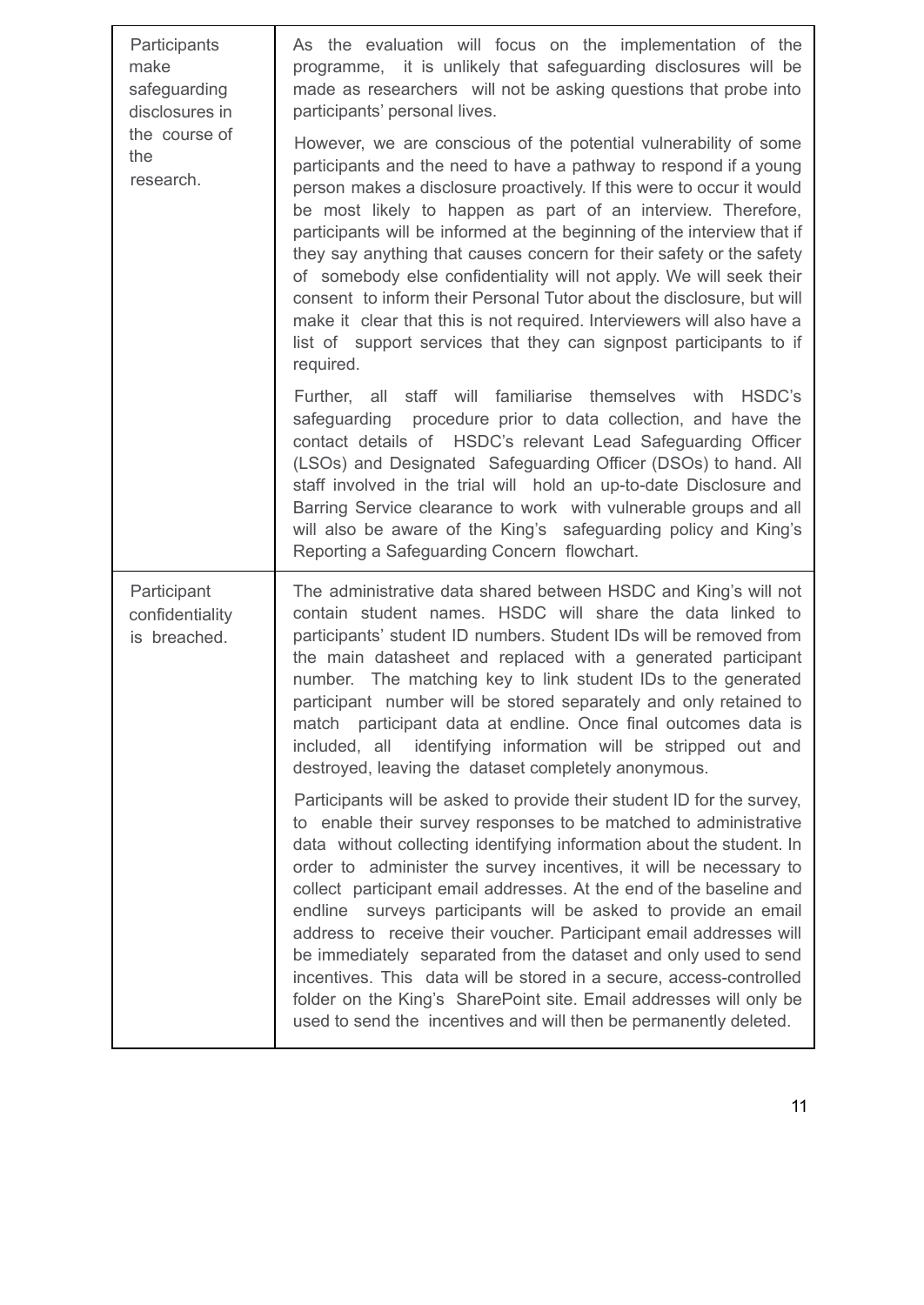| <b>Ethical</b><br><b>Consideration</b>                                                                                                     | <b>Mitigation</b>                                                                                                                                                                                                                                                                                                                                                                                                                                                                                                           |
|--------------------------------------------------------------------------------------------------------------------------------------------|-----------------------------------------------------------------------------------------------------------------------------------------------------------------------------------------------------------------------------------------------------------------------------------------------------------------------------------------------------------------------------------------------------------------------------------------------------------------------------------------------------------------------------|
|                                                                                                                                            | Interviews will be audio recorded but participants will not be<br>referred to by name throughout the interview. Transcripts will be<br>assigned an anonymised identifier and stripped of any potentially<br>identifying information. Participant names (for staff) and student<br>IDs (for students) will be recorded on a matching sheet stored<br>separately from the interview transcripts in a SharePoint folder that<br>will only be accessible to researchers with a direct need to access<br>the information.        |
|                                                                                                                                            | When reporting on findings, all outputs will be reviewed to ensure<br>that they do not compromise participant anonymity owing to small<br>numbers of participants in any given cell. Any interview quotes will<br>be reported without identifying information about who said them<br>and we will screen all quotes to ensure they do not provide details<br>that someone could potentially be identified by. We will use caution<br>in our decisions to not include any detail that could be identifying.                   |
| Questions in<br>the repeated<br>surveys may<br>cause<br>participants to<br>reflect on parts<br>of their lives that<br>may be<br>upsetting. | The surveys will not include questions that could be distressing or<br>elicit urgent mental health (or other) risks. The scales proposed<br>are well used and many participants will likely have completed at<br>the scales, the Strengths and Difficulties<br>least one of<br>Questionnaire, before. However, in case any of the questions do<br>raise concerns the closing page of the survey will signpost<br>participants to speak with their Personal Tutor if they would like to<br>discuss any of the issues raised. |
| Participants<br>feel singled<br>out<br>because of<br>their care                                                                            | HSDC is aware that this is a risk when running programmes<br>targeted at a specific group of young people. Due to the nature of<br>the programme it is not possible to avoid this risk in the evaluation,<br>however all evaluation materials will be sensitive in how they refer<br>to young people's care experience.                                                                                                                                                                                                     |
| experience.                                                                                                                                | HSDC will take care to normalise participants' involvement in extra<br>support and to make clear that many students in the college are<br>receiving some kind of extra support or additional activity.                                                                                                                                                                                                                                                                                                                      |
|                                                                                                                                            | Participants' feelings about being offered additional support will be<br>explored through interviews to ensure that if this is a significant<br>barrier or cause of distress HSDC can address this in future.                                                                                                                                                                                                                                                                                                               |

# **Data Protection**

All data will be collected, shared and held in accordance with UK GDPR and the King's Data Protection Policy and Procedure.

All participants will have the opportunity to opt-out of data collection and will be provided with an information sheet that explains the reason for collecting and processing their data, details how long it will be stored for and if/how it will be shared with other parties and provides them with the mechanism to exercise their rights under the UK GDPR.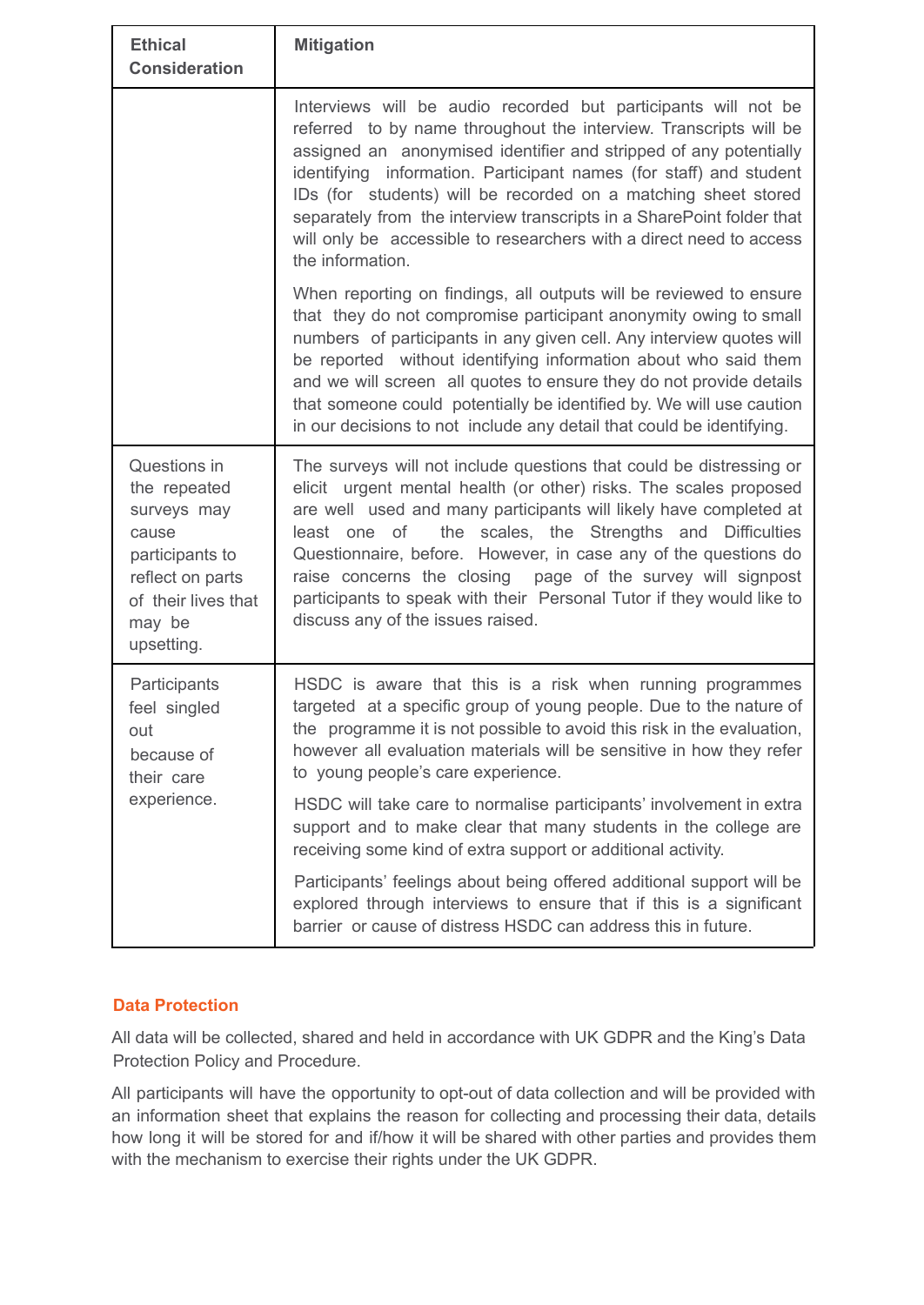Data will be stored on King's College London managed servers and devices only. Access to individual files and folders will be on a by-permission basis only, with higher restrictions for files including sensitive or individual-level data sources put in place. Rights to edit access permissions to those files and folders will be limited to personnel with a specific need to access the data. The Principal Investigator will control access to the folders and will regularly review who has access and if it is still required.

| <b>Personnel</b>          |                                                                             |                            |  |  |  |  |  |  |
|---------------------------|-----------------------------------------------------------------------------|----------------------------|--|--|--|--|--|--|
| <b>Name</b>               | <b>Title</b>                                                                | <b>Responsibilities</b>    |  |  |  |  |  |  |
| <b>Susannah Hume</b>      | Director of Evaluation, the<br>Policy Institute at King's<br>College London | Principal Investigator     |  |  |  |  |  |  |
| <b>Gabrielle McGannon</b> | Research Associate, King's                                                  | Co-investigator            |  |  |  |  |  |  |
| <b>Hannah Piggott</b>     | Research Associate, King's                                                  | Qualitative research lead  |  |  |  |  |  |  |
| <b>Jack Summers</b>       | Research Assistant, King's                                                  | Quantitative research lead |  |  |  |  |  |  |

# **Risks**

This section outlines the anticipated risks that may arise and the steps that will be taken to mitigate against these.

| <b>Risk</b>                                                                                                                                               | <b>Ratin</b><br>g | <b>Mitigation</b>                                                                                                                                                                                                                                                                                                                                                                                                                                                                                            |
|-----------------------------------------------------------------------------------------------------------------------------------------------------------|-------------------|--------------------------------------------------------------------------------------------------------------------------------------------------------------------------------------------------------------------------------------------------------------------------------------------------------------------------------------------------------------------------------------------------------------------------------------------------------------------------------------------------------------|
| Data breach                                                                                                                                               | A                 | All data will be held according to the King's Data<br>Protection Policy and Procedure. All data<br>collection will adhere to ethical practice ensuring<br>the confidentiality of information shared and the<br>secure handling of data in accordance with the<br>UK GDPR and King's College London's Data<br>Protection Policy. Sensitive data will be stored on<br>a secure section of the King's server, with access<br>limited to those who have a direct purpose for<br>using it as part of the project. |
| COVID-19 may impact<br>the delivery of Future<br>YOU, resulting in<br>changes to programme<br>delivery that impact the<br>generalisability of<br>findings | A                 | We will monitor and discuss COVID-19 regularly<br>with WWCSC and HSDC to ensure any impacts<br>foreseen and responded to. We have<br>are<br>experience adapting evaluation projects for<br>COVID-19 such as delivering field work remotely.<br>We will include discussion of the impact of<br>COVID-19 in staff and participant interviews to<br>provide context to findings and<br>identify<br>generalisable insights.                                                                                      |